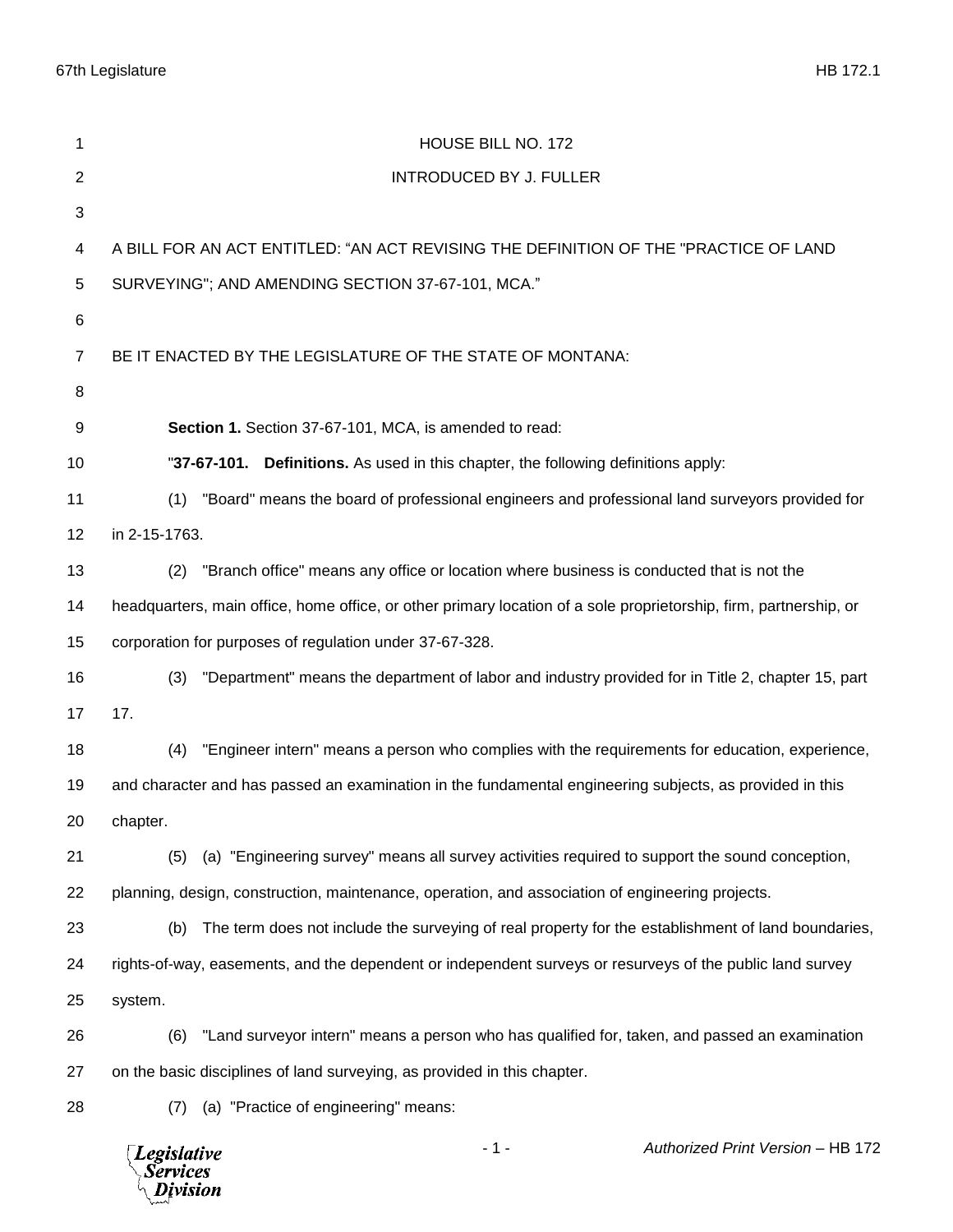67th Legislature HB 172.1

 (i) any service or creative work the adequate performance of which requires engineering education, training, and experience in the application of special knowledge of the mathematical, physical, and engineering sciences to the services or creative work as consultation, investigation, evaluation, planning and design of engineering works and systems, planning the use of water, teaching of advanced engineering subjects, engineering surveys, and the inspection of construction for the purpose of ensuring compliance with drawings and specifications; (ii) any of the functions described in subsection  $(7)(a)(i)$  that embrace the services or work, either public or private, in connection with any utilities, structures, buildings, machines, equipment, processes, work systems, projects, and industrial or consumer products or equipment of mechanical, electrical, hydraulic, pneumatic, or thermal nature insofar as they involve safeguarding life, health, or property. (b) The term includes other professional services necessary to the planning, progress, and completion of any engineering services. (c) The term does not include the work ordinarily performed by persons who operate or maintain machinery or equipment, communication lines, signal circuits, electric powerlines, or pipelines. (8) "Practice of land surveying" means any service or work, the performance of which requires the application of special knowledge of the principles of mathematics, physical sciences, applied sciences, and: (a) the principles of property boundary law to the recovery and preservation of evidence pertaining to earlier land surveys; (b) teaching of land surveying subjects; (c) measurement and allocation of lines, angles, elevations, and coordinate systems; and 21 (d) location of natural and constructed features in the air, on the surface of the earth, within underground workings, and on the beds of bodies of water, including work for the determination of areas and volumes; (e) monumenting of property boundaries;  $(4)$ (d) platting and layout of lands and the subdivisions of land, including the alignment and grades of streets and roads in subdivisions; (g) preparation and perpetuation of maps, plats, field note records, and property descriptions; and (h) locating, relocating, establishing, reestablishing, laying out, or retracing of any property line or

**Legislative Services** Division

- 2 - *Authorized Print Version* – HB 172